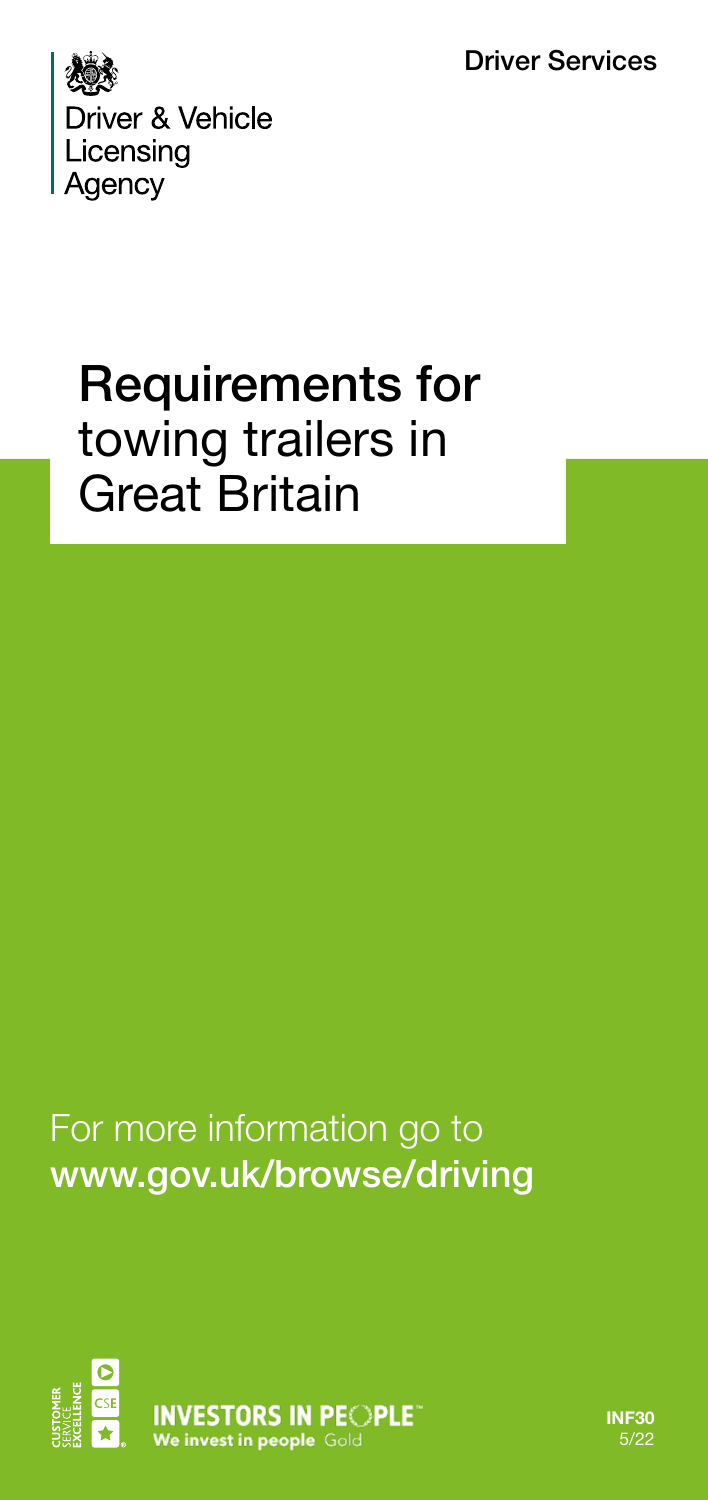# **Contents**

| 1. | Introduction                                        | З  |
|----|-----------------------------------------------------|----|
| 2  | Car driving licences held before<br>1 January 1997  | З  |
| 3  | Lorry and bus licences held since<br>1 January 1997 | З  |
| 4  | Driving licences issued since<br>1 January 1997     | З  |
| 5  | Descriptions of vehicle categories                  | 4  |
|    | If test passed before 19 January 2013               | 4  |
|    | If test passed since 19 January 2013                | 8  |
| 6  | Upgrading entitlement for trailers                  | 10 |
| 7  | Provisional trailer entitlement                     | 11 |
| 8  | Further information                                 | 11 |
|    |                                                     |    |

#### Important note

This leaflet is only about driver licensing. For details about weights and dimensions of trailers, phone **0300 330 3000.**

| Buying a vehicle?                                                          |
|----------------------------------------------------------------------------|
| The tax is no longer transferable so you must tax it<br>before you use it. |
| www.gov.uk/vehicletaxrules                                                 |
|                                                                            |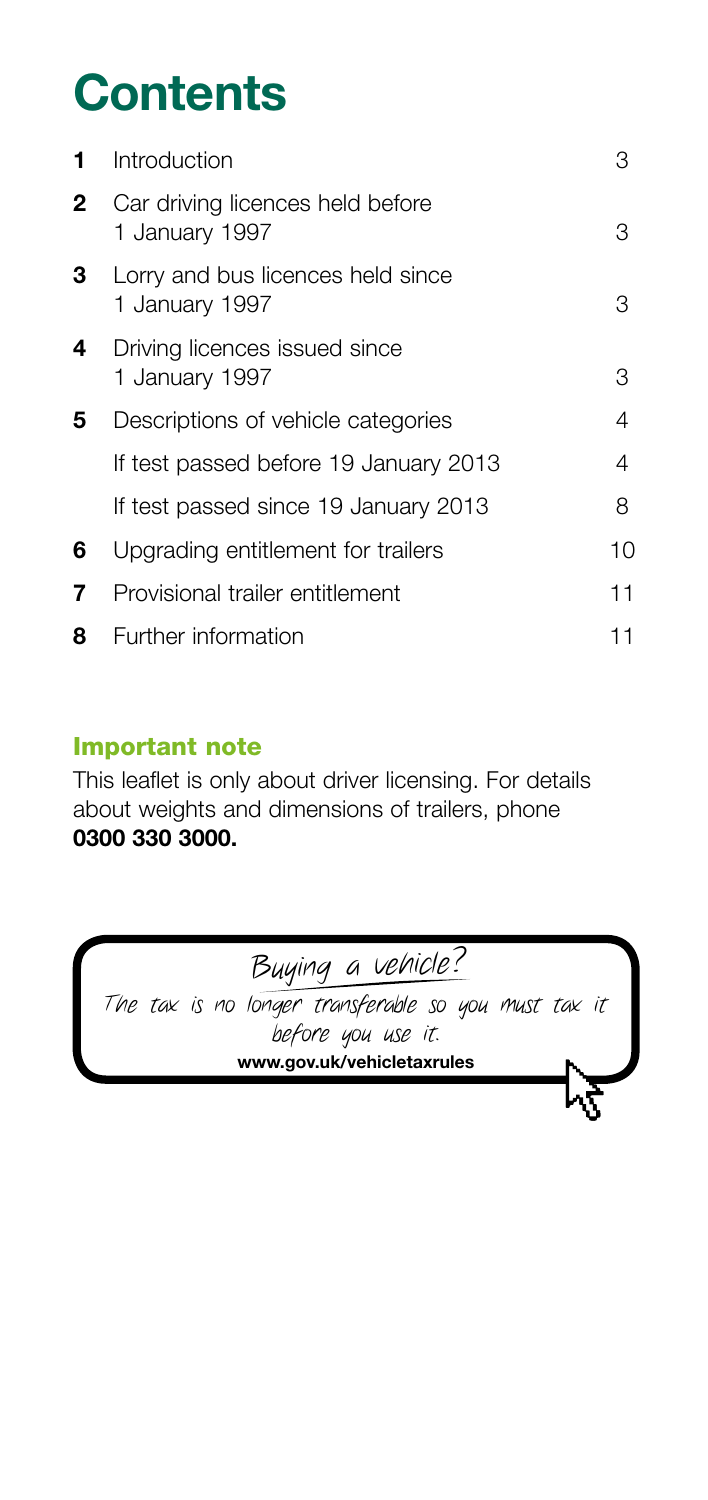# **1 Introduction**

**This leaflet contains information about entitlement to tow trailers.** 

# **2 Car driving licences held before 1 January 1997**

If you passed your car test before 1 January 1997 you will normally keep your existing entitlements to drive a vehicle with a trailer, with a combined weight of 8.25 tonnes (showing on your licence as C1E (107)) until your licence runs out at age 70. You are also entitled to drive a minibus with a trailer weighing more than 750kg. If you want to keep these entitlements after age 70, you will need to send us an application for a lorry, bus or minibus driving licence (D2) with a 'Medical Examination Report' (D4) filled in and signed by a doctor and an optometrist or optician, and meet the higher medical standards required of bus and lorry drivers.

If you have subcategory C1E (107) on your driving licence and wish to drive a vehicle and trailer with a combined weight of up to 12 tonnes you can apply for provisional subcategory C1+E to take the test. You do not need to get subcategory C1 first, but you have to meet higher medical standards and pass both the category C theory test and the subcategory C1+E practical test.

## **3 Lorry and bus licences held since 1 January 1997**

Since 1 January 1997, if you hold category C or D entitlement you are limited to trailers weighing up to 750kg. You must hold Category C+E or D+E to tow trailers weighing more than this.

# **4 Driving licences issued since 1 January 1997**

If you passed a car test on or after 1 January 1997 you must pass an extra driving test to get entitlement to drive categories C1, C1E, C, CE, D1, D1E, D, DE. Since 16 December 2021 if you have passed a car test (B) you can automatically drive a car with a trailer (BE).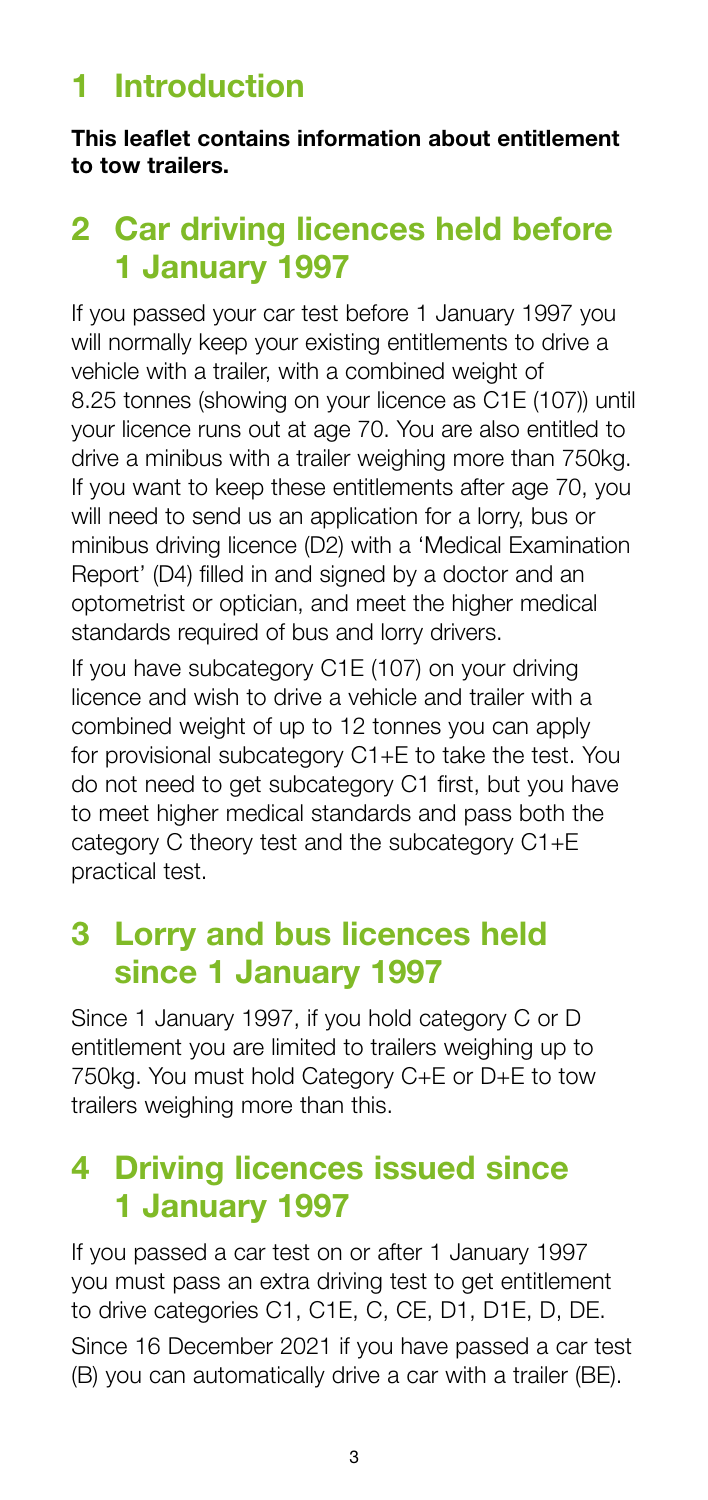# **5 Descriptions of vehicle categories**

All weights quoted for the relevant vehicles relate to the 'Maximum Authorised Mass' (MAM). This is the total weight of the vehicle when 'laden' (loaded).

Descriptions of vehicle categories if test passed before 19 January 2013

| Category       | <b>Description</b>                                                                                                                                                                                                                                                                                                                                                                                                                                        | <b>Minimum</b><br>age | <b>Notes</b>               |
|----------------|-----------------------------------------------------------------------------------------------------------------------------------------------------------------------------------------------------------------------------------------------------------------------------------------------------------------------------------------------------------------------------------------------------------------------------------------------------------|-----------------------|----------------------------|
| B              | Cars<br>• Motor vehicle with a MAM of up<br>to 3,500kg, no more than eight<br>passenger seats with or without<br>a trailer - weighing no more than<br>750kg.<br>• As category B but with a trailer<br>weighing more than 750kg. The<br>total weight of the vehicle and<br>trailer together can't weigh more<br>than 3,500kg.                                                                                                                              | 17                    | See<br>notes<br>1 and<br>6 |
|                | <b>Automatic cars</b><br>As category B with<br>automatic transmission.                                                                                                                                                                                                                                                                                                                                                                                    | 17                    | See<br>note 1              |
| <b>BE</b>      | <b>Cars with trailers</b><br>$\overline{a}$ , $\overline{a}$ , $\overline{a}$ , $\overline{a}$ , $\overline{a}$ , $\overline{a}$ , $\overline{a}$ , $\overline{a}$ , $\overline{a}$ , $\overline{a}$ , $\overline{a}$ , $\overline{a}$ , $\overline{a}$ , $\overline{a}$ , $\overline{a}$ , $\overline{a}$ , $\overline{a}$ , $\overline{a}$ , $\overline{a}$ , $\overline{a}$ ,<br>• Combinations of a car in<br>category B and a trailer over<br>750kg. | 17                    |                            |
| C <sub>1</sub> | <b>Medium-sized vehicles</b><br>U<br>• Vehicles between 3,500kg<br>and 7,500kg, designed and<br>constructed for the carriage<br>of no more than eight passengers<br>in addition to the driver with a<br>trailer up to 750kg.                                                                                                                                                                                                                              | 18                    | <b>See</b><br>note 5       |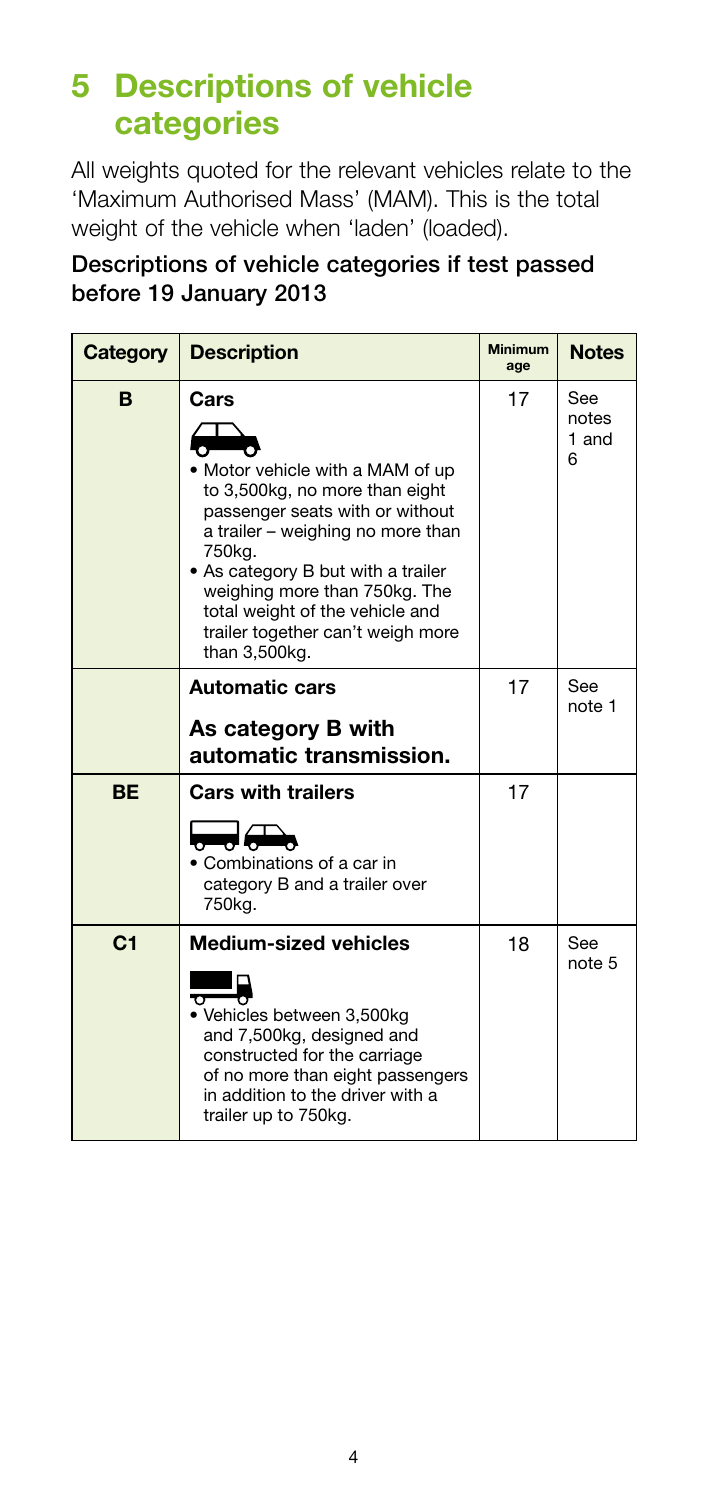| Category         | <b>Description</b>                                                                                                                                                                                                                                                                                                     | <b>Minimum</b><br>age | <b>Notes</b>            |
|------------------|------------------------------------------------------------------------------------------------------------------------------------------------------------------------------------------------------------------------------------------------------------------------------------------------------------------------|-----------------------|-------------------------|
| C <sub>1</sub> E | <b>Medium sized vehicles</b><br>and trailers<br><del>ਹਰ</del> ਹ<br>• Vehicles between 3,500kg and<br>7,500kg with a trailer over 750kg,<br>designed and constructed for<br>the carriage of no more than<br>eight passengers in addition to<br>the driver - combined weight not<br>more than 12,000kg.                  | 18                    | See<br>notes 2<br>and 5 |
| C                | Large goods vehicles<br>$\overline{\circ}$<br>• Vehicles over 3,500kg with a<br>trailer up to 750kg, designed and<br>constructed for the carriage of<br>no more than eight passengers in<br>addition to the driver.                                                                                                    | 21                    | See<br>note 2           |
| <b>CE</b>        | Large goods vehicles with<br>trailers<br>58.<br>ზბ<br>· Vehicles over 3,500kg, designed<br>and constructed for the carriage<br>of no more than eight passengers<br>in addition to the driver with a<br>trailer over 750kg.                                                                                             | 21                    | See<br>note 2           |
| D <sub>1</sub>   | <b>Minibuses</b><br>$\Box$<br>ъ<br>• Vehicles with no more than<br>16 passenger seats in addition<br>to the driver and with a maximum<br>length not exceeding eight<br>metres with a trailer up to 750kg.                                                                                                              | 21                    | See<br>notes 3<br>and 5 |
| D <sub>1E</sub>  | <b>Minibuses with trailers</b><br>$\Box$<br><del>ಕ</del> ಾರಿ—್<br>• Vehicles with no more than 16<br>passenger seats in addition to<br>the driver and with a maximum<br>length not exceeding 8 metres<br>with a trailer over 750kg,<br>provided that the MAM of the<br>combination formed does not<br>exceed 12,000kg. | 21                    | See<br>notes 3<br>or 5  |
| D                | <b>Buses</b><br>T TILLI<br>$\infty$ $-$<br>• Any bus designed and<br>constructed for the carriage of<br>more than eight passengers<br>in addition to the driver, with a<br>trailer up to 750kg.                                                                                                                        | 21                    | See<br>notes 3<br>and 4 |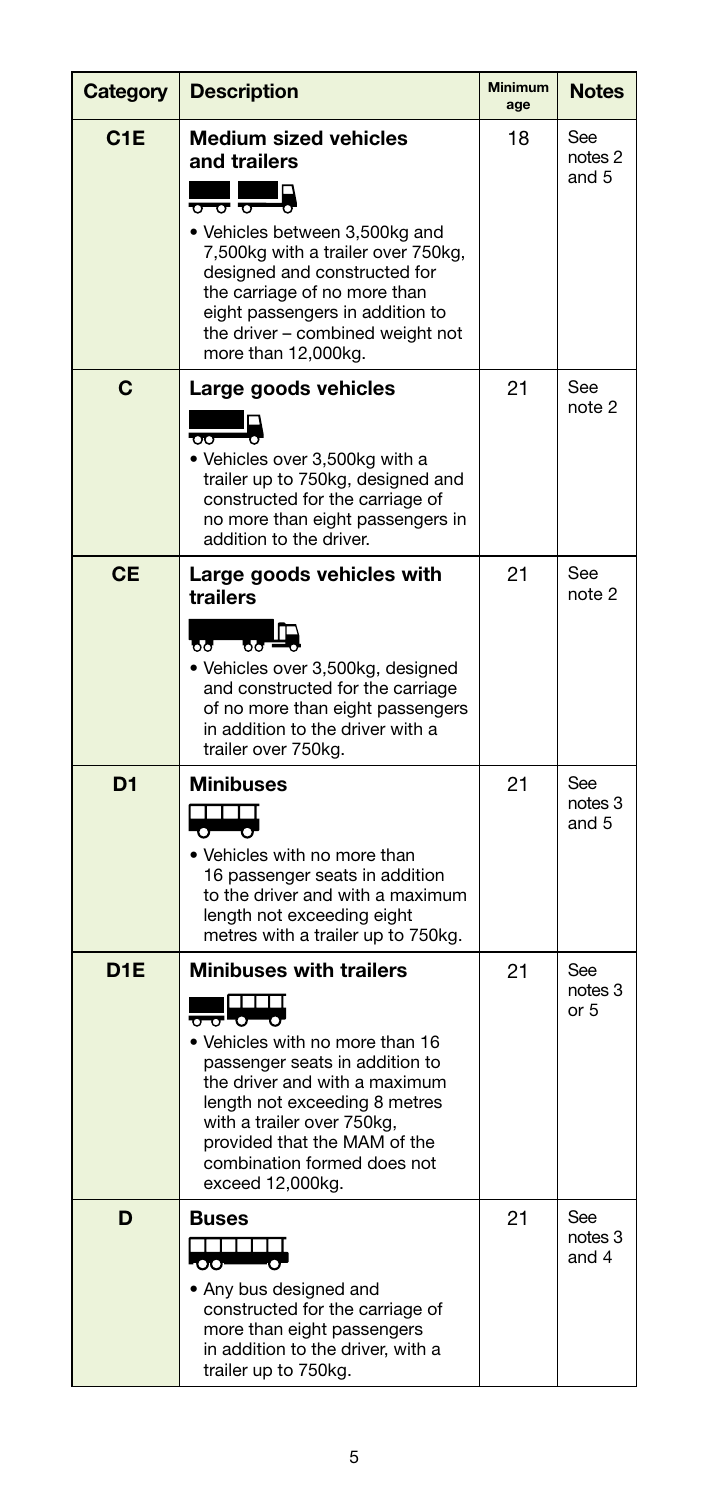| Category | <b>Description</b>                                                                                                                                                                | <b>Minimum</b><br>age | <b>Notes</b>          |
|----------|-----------------------------------------------------------------------------------------------------------------------------------------------------------------------------------|-----------------------|-----------------------|
| DE       | <b>Buses with trailers</b><br>• Any bus designed and<br>constructed for the carriage of<br>more than eight passengers<br>in addition to the driver, with a<br>trailer over 750kg. | 21                    | See<br>notes<br>3 and |

#### Note 1

Age 16 if you are getting the mobility component of Personal Independence Payment (PIP) or Adult Disability Payment (ADP) at the enhanced rate, the mobility component of Child Disability Payment (CDP) at the higher rate or have applied for PIP having previously received the mobility component of Disability Living Allowance (DLA) at the higher rate.

#### Note 2

You can drive at age 17 if you are a member of the armed forces.

You can drive at age 18 if one of the following applies:

- you passed your driving test and Driver Certificate of Professional Competence (Driver CPC) Initial Qualification
- you are learning to drive or taking a driving test for this category or Driver CPC Initial Qualification
- you are taking a national vocational training course to get a Driver CPC Initial Qualification
- since 10 September 2009 you must take the CPC periodic training every 5 years.

#### Note 3

You can drive at age 17 if you are a member of the armed forces.

You can drive these vehicles at age 18 if one of the following apply:

- (i) If you are learning to either:
	- take your Passenger Carrying Vehicle (PCV) driving test or
	- get your Driver Certificate of Professional Competence (CPC)
- (ii) If you have passed a PCV driving test and Driver CPC initial qualification, you can drive if:
	- carrying passengers on a regular service where the route doesn't exceed 31 miles or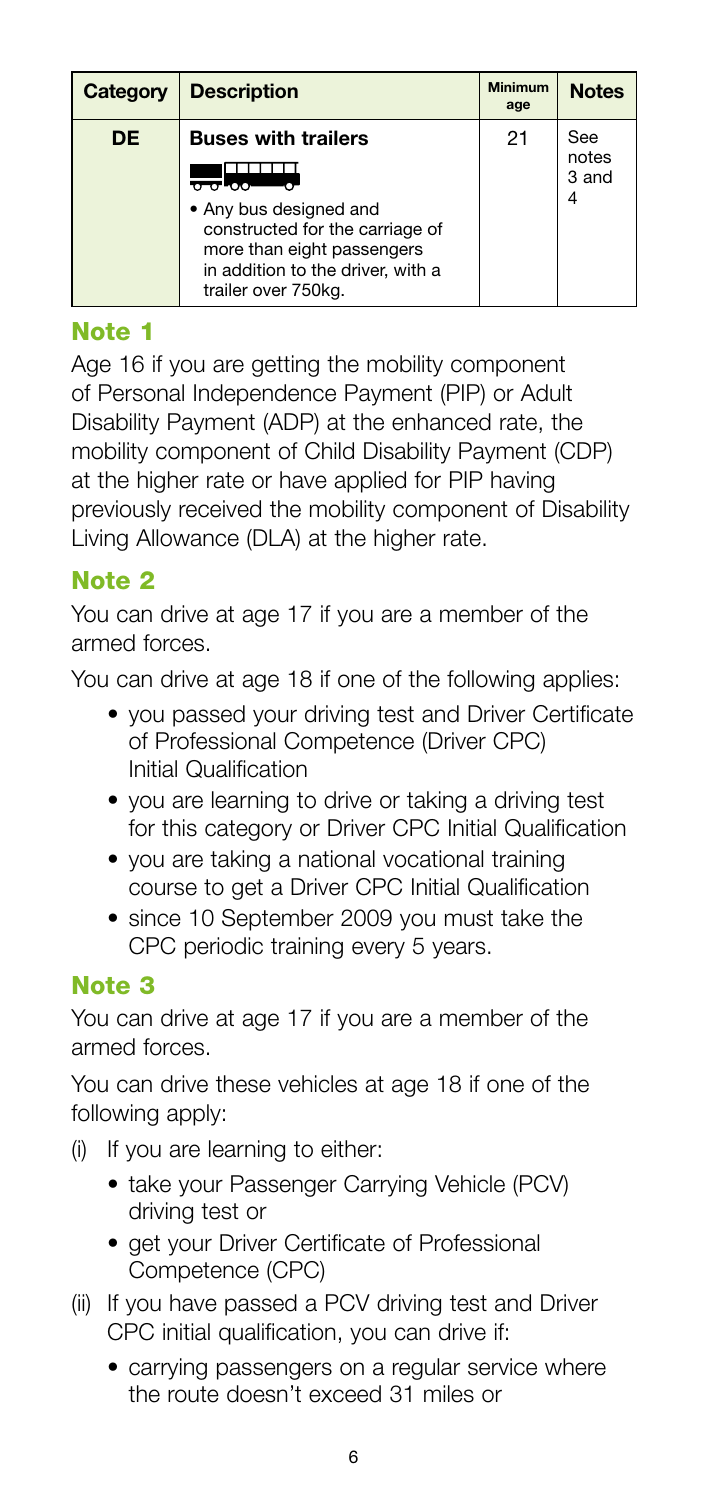- not engaged in the carriage of passengers, or
- driving a vehicle of a class included in sub-category D1
- you don't drive a bus or minibus abroad.
- (iii) Since 10 September 2008, drivers passing a PCV test and driving under a bus operator's licence, or minibus permit or community bus permit, you can drive if:
	- carrying passengers on a regular service where the route doesn't exceed 31 miles or
	- not engaged in the carriage of passengers, or
	- driving a vehicle of a class included in sub-category D1
	- you don't drive a bus or minibus abroad.

You can drive at age 20 after passing a PCV driving test and Driver CPC initial qualification.

For further advice on driving tests and the Driver CPC, contact the DVSA by phoning **0300 200 1122** or by email at **drivercpc@dvsa.gov.uk**

#### Note 4

You need category D entitlement to drive an articulated bus (for example, a 'bendy bus'). You can get more details from **www.gov.uk/browse/driving** or by phoning us on 0300 790 6801.

#### Note 5

If you passed your test for category B or B automatic before 1 January 1997, your licence will already show entitlement to drive C1, C1E (8.25 tonnes), D1, D1E (not for hire or reward).

- If you want to drive medium or large vehicles, minibuses or buses in the EU or EEA, you must apply for the appropriate provisional entitlement.
- You must not apply for theory or practical tests until the provisional entitlement is shown on your licence.

#### Note 6

An exemption exists for the holders of category B, to drive large motor tricycles in category A provided they are over 21.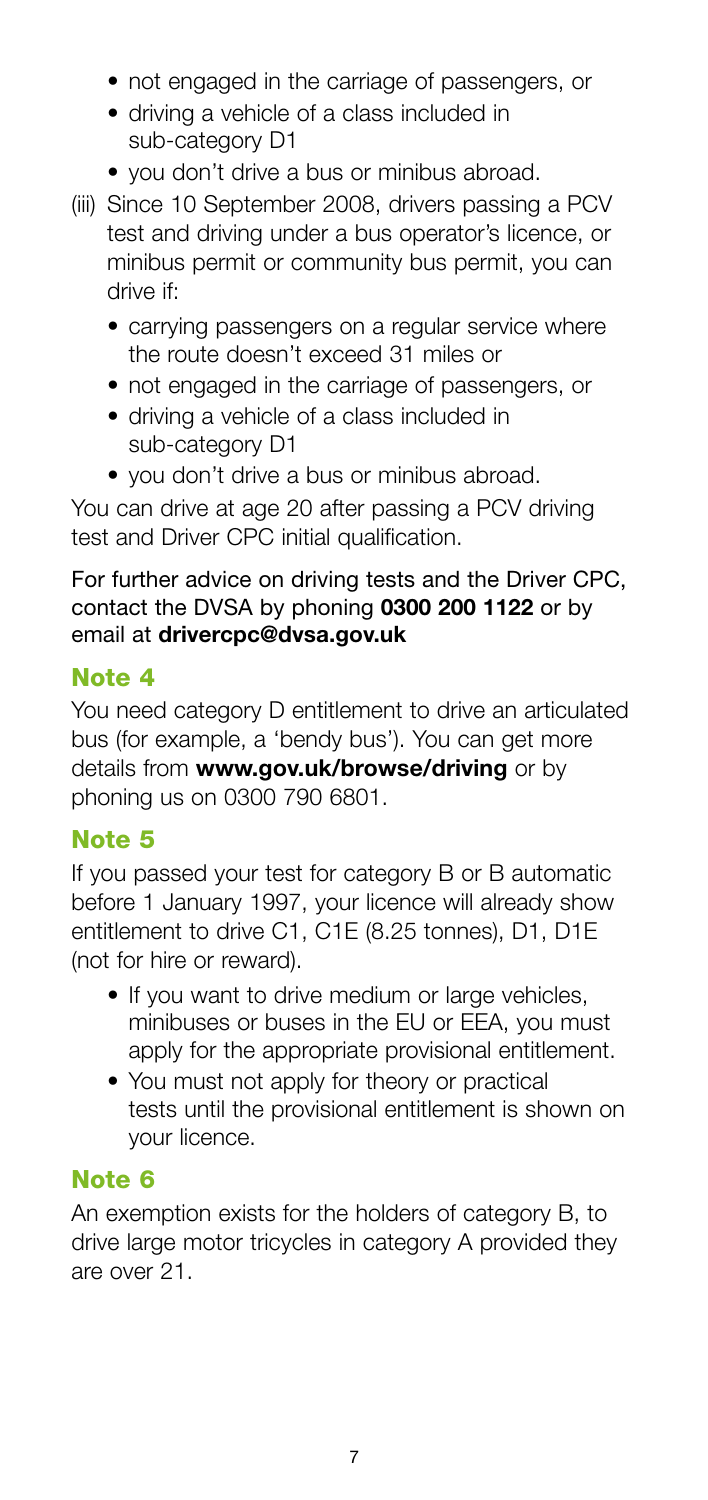#### Descriptions of vehicle categories if test passed since 19 January 2013

The table below only shows the vehicle categories that have changed since 19 January 2013. For the vehicle categories that have not changed see table 'Descriptions of vehicle categories before 19 January 2013'.

| Category        | <b>Description</b>                                                                                                                                                                                                                                                                                          | <b>Minimum</b><br>age | <b>Notes</b>            |
|-----------------|-------------------------------------------------------------------------------------------------------------------------------------------------------------------------------------------------------------------------------------------------------------------------------------------------------------|-----------------------|-------------------------|
| ВE              | <b>Cars with trailers</b><br>• Combinations of vehicles<br>consisting of a vehicle in<br>category B and trailer, where<br>the combination does not come<br>within category B, and the MAM<br>of the trailer or semi-trailer does<br>not exceed 3,500kg.                                                     | 17                    | See<br>note 2           |
| D <sub>1</sub>  | <b>Minibuses</b><br>┰┰┰┱<br>$\bullet$ $\bullet$<br>. Vehicles with no more than<br>16 passenger seats in addition to<br>the driver and with a maximum<br>length not exceeding eight<br>metres with a trailer up to 750kg.                                                                                   | 21                    | See<br>notes 1<br>and 2 |
| D               | <b>Buses</b><br>TTTTTTTTTTTTTTTTT <i>T</i><br>$\circ$ $\circ$<br>• Any bus designed and constructed<br>for the carriage of more than eight<br>passengers in addition to the<br>driver, with a trailer up to 750kg.                                                                                          | 24                    | See<br>note 1           |
| D <sub>1E</sub> | <b>Minibuses with trailers</b><br>$\frac{1}{\sqrt{2}}$<br>• Vehicles with no more than 16<br>passenger seats in addition to<br>the driver and with a maximum<br>length not exceeding 8 metres<br>with a trailer over 750kg, provided<br>that the MAM of the combination<br>formed does not exceed 12,000kg. | 21                    | See<br>notes 1<br>and 2 |
| <b>DE</b>       | <b>Buses with trailers</b><br>• Any bus designed and<br>constructed for the carriage of<br>more than eight passengers<br>in addition to the driver, with a<br>trailer over 750kg.                                                                                                                           | 24                    | See<br>note 1           |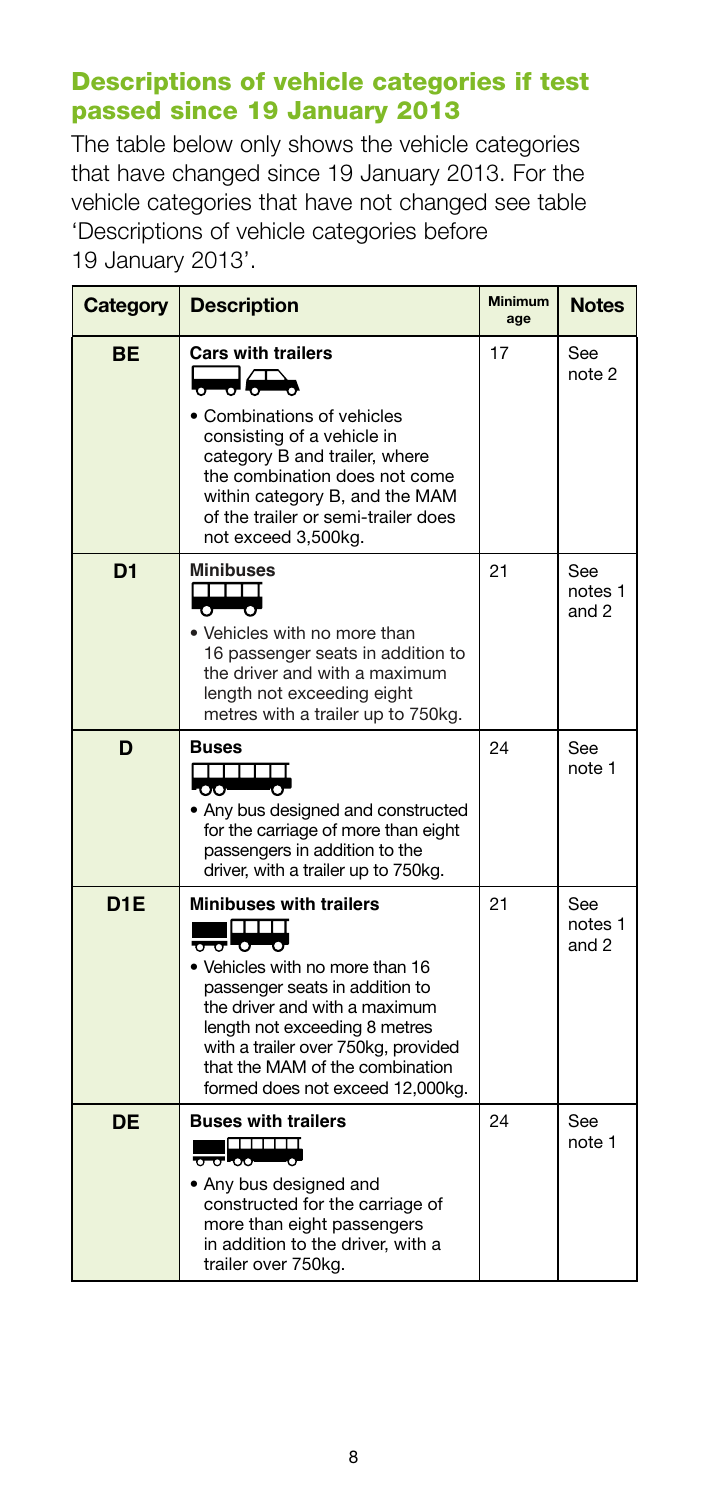#### Note 1

You can drive at age 17 if you are a member of the armed forces.

You can drive these vehicles at age 18 if one of the following apply:

- (i) If you are learning to either:
	- take your Passenger Carrying Vehicle (PCV) driving test or
	- get your Driver Certificate of Professional Competence (CPC)
- (ii) If you have passed a PCV driving test and Driver CPC initial qualification, you can drive if:
	- carrying passengers on a regular service where the route doesn't exceed 31 miles or
	- not engaged in the carriage of passengers, or
	- driving a vehicle of a class included in sub-category D1
	- you don't drive a bus or minibus abroad.
- (iii) Since 10 September 2008, drivers passing a PCV test and driving under a bus operator's licence, or minibus permit or community bus permit, you can drive if:
	- carrying passengers on a regular service where the route doesn't exceed 31 miles or
	- not engaged in the carriage of passengers, or
	- driving a vehicle of a class included in sub-category D1
	- you don't drive a bus or minibus abroad.

Age 20 after passing a PCV driving test and Driver CPC initial qualification.

Age 21 if:

- the vehicle is being used by the fire service or for maintaining public order
- undergoing road tests for repair or maintenance purposes
- if you were entitled to drive the vehicle before 19 January 2013.

For further advice on driving tests and the Driver CPC you can contact the DVSA by phoning **0300 200 1122**.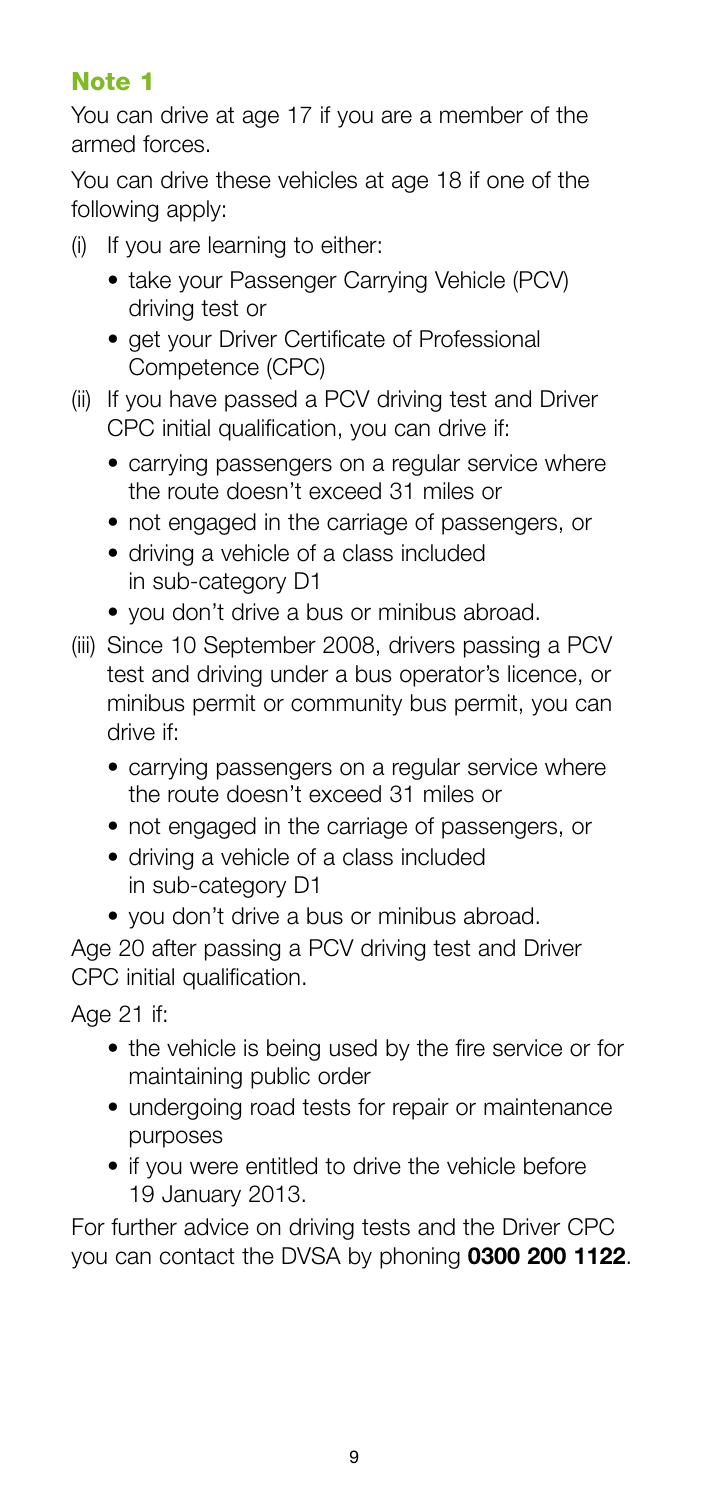#### Note 2

If you passed your test for category B you are automatically entitled to category BE. If you passed your test for category B before 1st January 1997 your licence will already show entitlement to C1, C1E (8.25 tonnes), D1(not for hire or reward) and D1E (not for hire or reward).

# **6 Upgrading entitlement for trailers**

In general, drivers need to take an extra driving test for each category or subcategory of entitlement. But there are certain exceptions to this if drivers have already passed a test which gives entitlement for a larger or equivalent-sized vehicle.

For details of driving tests please contact the DVSA on **0300 200 1122**.

| <b>Examples</b> | <b>Test pass</b><br>category                                                                                                                                                                        | Upgraded entitlement for larger<br>or equivalent sized vehicle                                                                                                                |
|-----------------|-----------------------------------------------------------------------------------------------------------------------------------------------------------------------------------------------------|-------------------------------------------------------------------------------------------------------------------------------------------------------------------------------|
| 1               | $C1 + F$                                                                                                                                                                                            | From category D1 entitlement<br>to $D1 + F$ .                                                                                                                                 |
|                 | Note: a test pass for subcategory D1+E does not<br>upgrade subcategory C1 to C1+E because the trailer<br>size for subcategory D1+E is smaller than that for a<br>subcategory C1+E test.             |                                                                                                                                                                               |
| 2               | $C + F$                                                                                                                                                                                             | Subcategories C1 to C1E and<br>subcategories C1 and C1+E and,<br>if category D or subcategory D1<br>is held, these are upgraded to<br>category D+E or subcategory<br>$D1 + F$ |
|                 | Note: CE (102) will not upgrade D to DE but will<br>upgrade any C1 and D1 held.                                                                                                                     |                                                                                                                                                                               |
| 3               | $D + E$                                                                                                                                                                                             | From subcategory<br>D1 to subcategory D1+E.                                                                                                                                   |
|                 | Note: Passing D+E does not upgrade category C<br>or subcategory C1 entitlements because the trailer<br>size for a category D+E test is smaller than that for a<br>category C+E or subcategory C1+E. |                                                                                                                                                                               |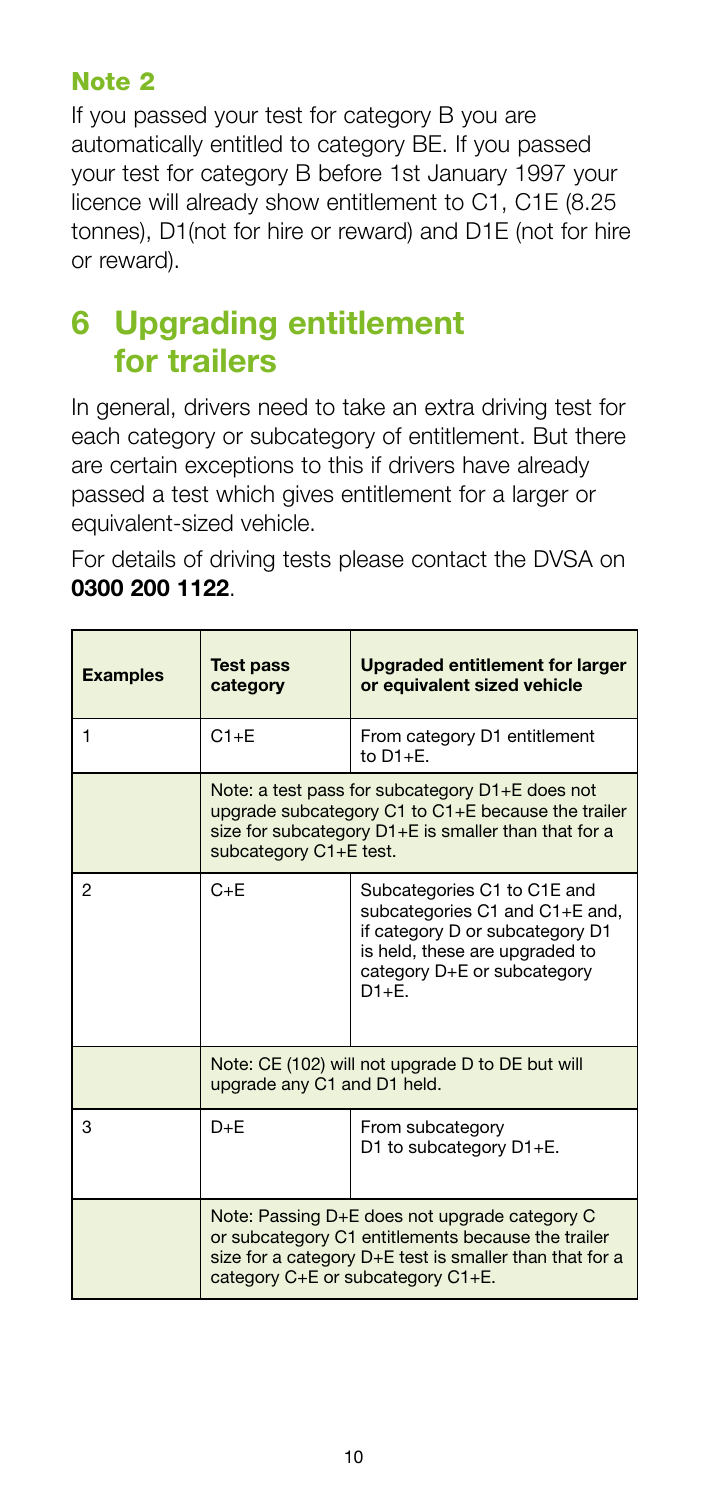# **7 Provisional trailer entitlement**

Since December 2021 you no longer need to sit a test in a rigid vehicle (for example C or D) before sitting a test in a heavy vehicle with a trailer (C+E or D+E).

## **8 Further information**

More information is available at

**www.gov.uk/browse/driving** or the following leaflets are available by phoning 0300 790 6801:

- **INF28** Driving a minibus
- **INF38** Driving in Great Britain (GB) as a Visitor or New Resident
- **INF52** Large vehicles you can drive using your car or lorry licence

#### If you have any questions

You can get more information on driving licences by phoning Customer Enquiries on 0300 790 6801. The lines are open between 8am and 7pm Monday to Friday, and between 8am and 2pm on Saturdays. You will be answered by an automatic system but will be able to speak to an operator during office hours. We monitor or record some calls for quality purposes.

If you want to send us an email, go to **www.gov.uk/contact-the-dvla** and choose the option you need.

If you are deaf or hard of hearing and have a textphone, phone us on **0300 123 1278**.

**You can get more information on driving tests by phoning the DVSA on 0300 200 1122.**

**If you have changed your name, address or vehicle, please tell us immediately. If you don't, you may have to pay a £1,000 fine.**